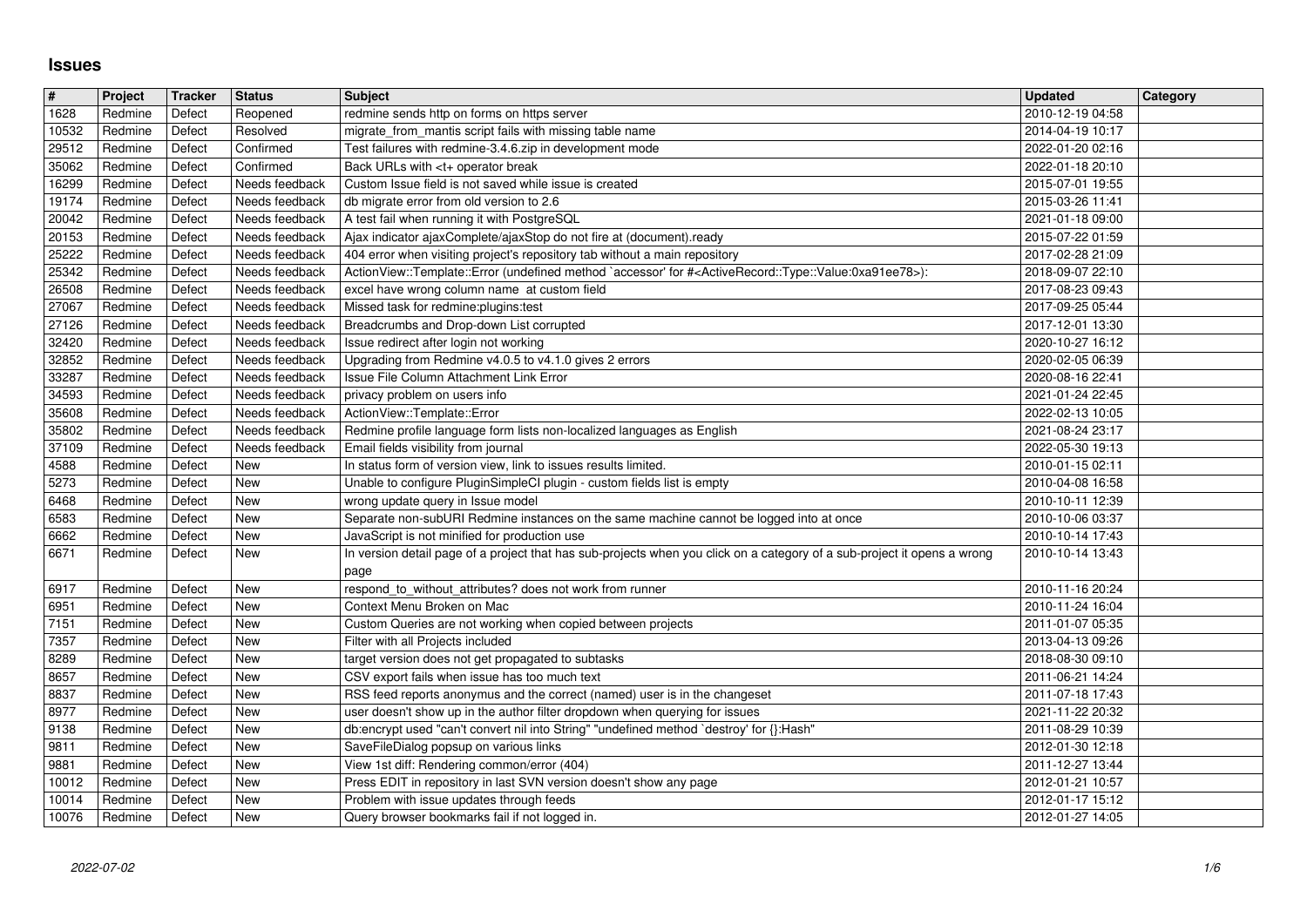| $\sqrt{t}$     | Project            | <b>Tracker</b>   | <b>Status</b>            | <b>Subject</b>                                                                                                                                                                            | Updated                              | <b>Category</b> |
|----------------|--------------------|------------------|--------------------------|-------------------------------------------------------------------------------------------------------------------------------------------------------------------------------------------|--------------------------------------|-----------------|
| 10450          | Redmine            | Defect           | <b>New</b>               | Copy project Issues not working                                                                                                                                                           | 2013-07-16 21:57                     |                 |
| 10578<br>10589 | Redmine<br>Redmine | Defect<br>Defect | <b>New</b><br><b>New</b> | Test case test_index_grouped_by_date (documents_controller_test.rb) fails depending upon local timezone.<br>Auto change my account by another one                                         | 2012-04-01 07:49<br>2012-04-09 12:00 |                 |
| 10931          | Redmine            | Defect           | <b>New</b>               | Session does not stay logged in                                                                                                                                                           | 2013-12-02 16:31                     |                 |
| 11058          | Redmine            | Defect           | <b>New</b>               | Run Redmine in a sub directory results in "No route matches"                                                                                                                              | 2012-10-15 11:03                     |                 |
| 11489          | Redmine            | Defect           | <b>New</b>               | Redmine is not able to show wiki images properly                                                                                                                                          | 2013-04-19 15:19                     |                 |
| 11657<br>12161 | Redmine<br>Redmine | Defect<br>Defect | <b>New</b><br><b>New</b> | Filters not save for a custom query<br>Cyclic recursion redirects                                                                                                                         | 2012-10-04 16:39<br>2013-10-17 16:30 |                 |
| 12669          | Redmine            | Defect           | <b>New</b>               | Filter preset does not save "projects" filter settings                                                                                                                                    | 2012-12-23 15:57                     |                 |
| 13189          | Redmine            | Defect           | <b>New</b>               | Redmine version in trunk should be based on next major release                                                                                                                            | 2013-03-11 20:26                     |                 |
| 13290          | Redmine            | Defect           | <b>New</b>               | Internal Error instead login screen when anonymous user is redirected to wiki page                                                                                                        | 2013-02-26 10:26                     |                 |
| 13484<br>14203 | Redmine<br>Redmine | Defect<br>Defect | <b>New</b><br>New        | restricted access folder in a redmine project<br>Add support for the 'notes://' protocol handler                                                                                          | 2013-03-15 13:49<br>2013-10-14 11:54 |                 |
| 14259          | Redmine            | Defect           | New                      | sub project show position problem                                                                                                                                                         | 2013-06-15 18:15                     |                 |
| 14706          | Redmine            | Defect           | <b>New</b>               | Sometimes pages are slow                                                                                                                                                                  | 2013-08-20 11:23                     |                 |
| 17520          | Redmine            | Defect           | New                      | When I edit a saved Query I lose my project focus                                                                                                                                         | 2014-08-19 05:55                     |                 |
| 17770          | Redmine<br>Redmine | Defect<br>Defect | <b>New</b><br><b>New</b> | very simple fix: that causes many sites to break, and much confusion - incorrect use of .js suffix<br>Internal server error (500): invalid byte sequence in UTF-8                         | 2017-12-03 19:24                     |                 |
| 18201<br>18914 | Redmine            | Defect           | <b>New</b>               | Slow rendering pages with many small macros                                                                                                                                               | 2014-11-05 10:10<br>2015-01-23 00:37 |                 |
| 20547          | Redmine            | Defect           | <b>New</b>               | Exporting CSV with multiple tabs open can export wrong view                                                                                                                               | 2015-08-17 15:47                     |                 |
| 21770          | Redmine            | Defect           | New                      | Preview does not work on non-ascii data input                                                                                                                                             | 2016-01-21 09:49                     |                 |
| 24426<br>25141 | Redmine<br>Redmine | Defect<br>Defect | New<br><b>New</b>        | sqlserver2014:chang issues parentId success but view is wrong<br>Changing the scope and resetting the position of an acts_as_positioned object inserts it at the one-before-last position | 2016-11-24 07:47<br>2017-02-21 16:46 |                 |
| 27693          | Redmine            | Defect           | <b>New</b>               | In queries, operator "Any" should be "Not empty"                                                                                                                                          | 2017-12-27 17:07                     |                 |
| 27902          | Redmine            | Defect           | New                      | Overview page is very slow for private projects with large number of members                                                                                                              | 2020-08-21 09:50                     |                 |
| 27990          | Redmine            | Defect           | <b>New</b>               | Roadmap Issues null on selection of version custom field                                                                                                                                  | 2018-02-04 15:40                     |                 |
| 28069<br>28078 | Redmine<br>Redmine | Defect<br>Defect | <b>New</b><br><b>New</b> | Queries 403 error if query author is not in the roles list<br>Workflows inconsistencies when removing "add/edit issue" permission to a role which already has a workflow defined          | 2018-01-25 10:44<br>2018-01-25 18:14 |                 |
| 28111          | Redmine            | Defect           | <b>New</b>               | Redmine Permissions - option to combine "Non member" role with others                                                                                                                     | 2018-01-31 11:58                     |                 |
| 28127          | Redmine            | Defect           | New                      | It is impossible to filter the trackers by project in the XML/REST-API                                                                                                                    | 2019-03-27 00:28                     |                 |
| 28807          | Redmine            | Defect           | New                      | Cannot search in a case-insensitive manner                                                                                                                                                | 2018-05-28 04:39                     |                 |
| 28871<br>29511 | Redmine<br>Redmine | Defect<br>Defect | <b>New</b><br>New        | Adding the window AD activity directory to verify redmine permissions is failed<br>cpu 100%                                                                                               | 2018-05-27 04:18<br>2018-09-06 09:47 |                 |
| 30055          | Redmine            | Defect           | <b>New</b>               | Keep it from one job to the next                                                                                                                                                          | 2018-12-05 08:45                     |                 |
| 31111          | Redmine            | Defect           | <b>New</b>               | About custom fields in List format or Key/value list format                                                                                                                               | 2019-03-28 21:22                     |                 |
| 31341          | Redmine            | Defect           | <b>New</b>               | install redmine on windows                                                                                                                                                                | 2019-05-10 13:17                     |                 |
| 31710          | Redmine            | Defect           | <b>New</b>               | Assigned on search issues not ordered by name                                                                                                                                             | 2019-07-11 20:43                     |                 |
| 31755<br>31831 | Redmine<br>Redmine | Defect<br>Defect | <b>New</b><br>New        | Couldn't download Redmine by curl in Debian buster<br>Back url parse in validation                                                                                                        | 2019-07-22 09:40<br>2019-08-01 10:49 |                 |
| 31886          | Redmine            | Defect           | New                      | There is no limitation for the content of news                                                                                                                                            | 2019-08-13 07:41                     |                 |
| 32442          | Redmine            | Defect           | New                      | Upgrade vom 2.x to 4.0.5 fails when invoking "rake db:migrate RAILS_ENV=production"                                                                                                       | 2019-11-10 16:12                     |                 |
| 32558<br>32610 | Redmine<br>Redmine | Defect<br>Defect | New<br>New               | Distinct can be removed<br>A inner join can be removed                                                                                                                                    | 2019-12-06 04:07<br>2019-12-11 18:24 |                 |
|                |                    |                  |                          |                                                                                                                                                                                           |                                      |                 |
|                |                    |                  |                          |                                                                                                                                                                                           |                                      |                 |
|                |                    |                  |                          |                                                                                                                                                                                           |                                      |                 |
|                |                    |                  |                          |                                                                                                                                                                                           |                                      |                 |
|                |                    |                  |                          |                                                                                                                                                                                           |                                      |                 |
|                |                    |                  |                          |                                                                                                                                                                                           |                                      |                 |
|                |                    |                  |                          |                                                                                                                                                                                           |                                      |                 |
|                |                    |                  |                          |                                                                                                                                                                                           |                                      |                 |
|                |                    |                  |                          |                                                                                                                                                                                           |                                      |                 |
|                |                    |                  |                          |                                                                                                                                                                                           |                                      |                 |
|                |                    |                  |                          |                                                                                                                                                                                           |                                      |                 |
|                |                    |                  |                          |                                                                                                                                                                                           |                                      |                 |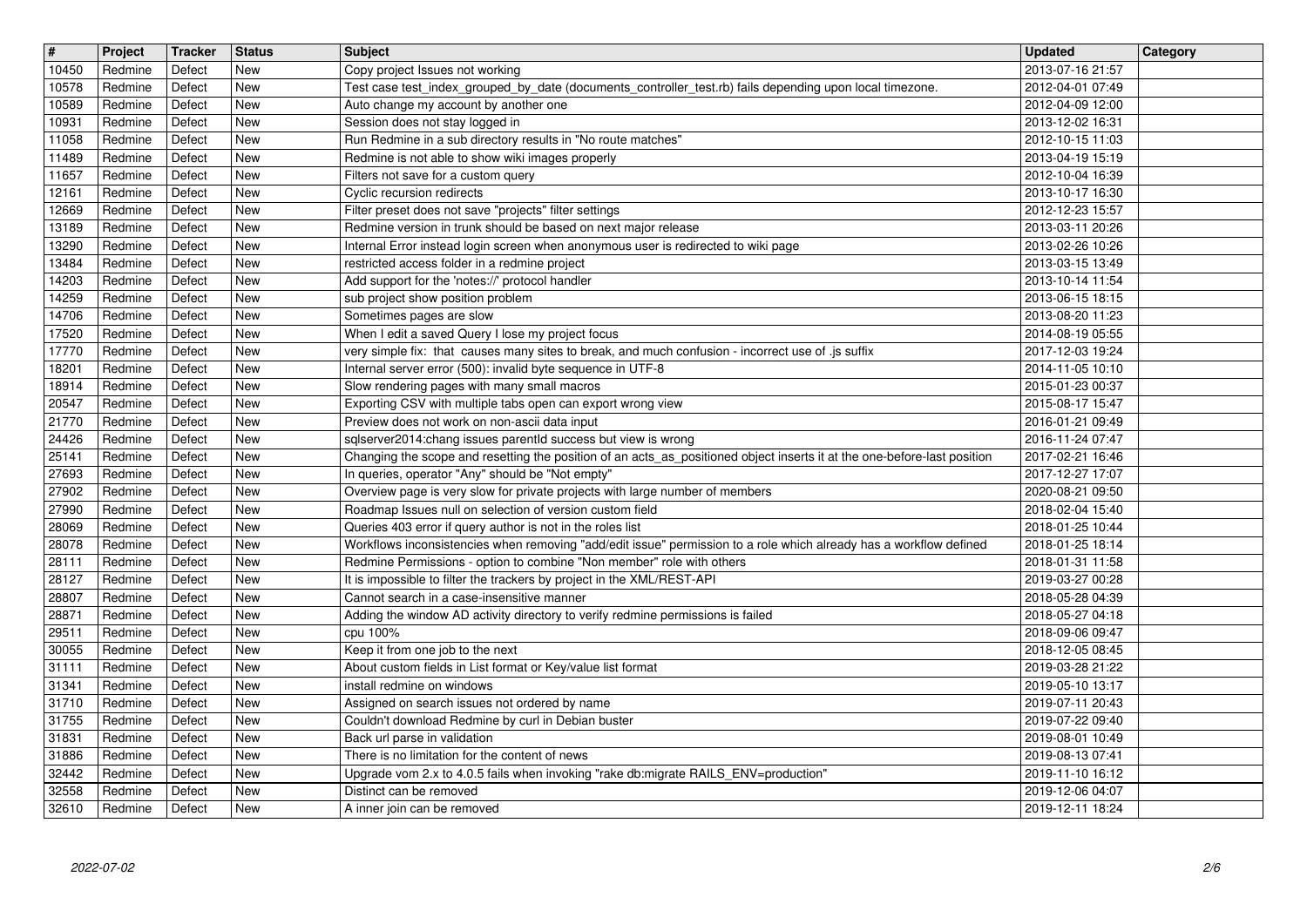| $\overline{\mathbf{H}}$ | Project            | <b>Tracker</b>   | <b>Status</b>            | <b>Subject</b>                                                                                     | <b>Updated</b>                       | Category                     |
|-------------------------|--------------------|------------------|--------------------------|----------------------------------------------------------------------------------------------------|--------------------------------------|------------------------------|
| 32612<br>32762          | Redmine<br>Redmine | Defect<br>Defect | <b>New</b><br><b>New</b> | Distinct can be removed due to unique constraint in database<br>Unicode character fails edit Issue | 2019-12-11 18:31<br>2022-02-14 20:51 |                              |
| 34176                   | Redmine            | Defect           | <b>New</b>               | Empty page reponses on Redmine 3.4.5.stable                                                        | 2020-10-27 18:10                     |                              |
| 35102                   | Redmine            | Defect           | New                      | Issue Tracking Details are showning issue statuses even if they are not used within the project    | 2021-04-15 11:02                     |                              |
| 35382<br>35732          | Redmine<br>Redmine | Defect<br>Defect | New<br>New               | Copy Project Tracker and Tasks and relations<br>Clean up and reorder Redmine Wiki                  | 2022-01-27 21:08<br>2021-12-16 09:47 |                              |
| 35885                   | Redmine            | Defect           | <b>New</b>               | the change of routing raw files from repositories not included in the upgrade proces/manual        | 2021-09-24 17:32                     |                              |
| 36260<br>36273          | Redmine<br>Redmine | Defect<br>Defect | New<br>New               | Gantt error<br>Modifying the source code of the plugin does not reload it in trunk 21295           | 2021-11-30 11:55<br>2021-12-02 15:21 |                              |
| 36794                   | Redmine            | Defect           | New                      | Issue copying ignores workflow rules                                                               | 2022-03-17 16:46                     |                              |
| 36814                   | Redmine            | Defect           | New                      | Can't login in after upgrading to rev. 21486                                                       | 2022-03-24 04:32                     |                              |
| 37048<br>37165          | Redmine<br>Redmine | Defect<br>Defect | <b>New</b><br>New        | generate redmine plugin is broken for Redmine 5<br>Can not get anonymous user using User.find      | 2022-05-24 10:41<br>2022-05-27 04:15 |                              |
| 37241                   | Redmine            | Defect           | <b>New</b>               | Installation plugins get problem " /zeitwerk/kernel.rb:35:in `require': cannot load such file"     | 2022-06-14 08:36                     |                              |
| 37257                   | Redmine            | Defect           | New                      | Conflict when update sub-project of                                                                | 2022-06-16 16:30                     |                              |
| 35355                   | Redmine            | Defect           | Resolved                 | Unable to create or edit users with Cyrillic logins                                                | 2021-06-06 21:42                     | Accounts /<br>authentication |
| 5976                    | Redmine            | Defect           | Confirmed                | Uniqueness of User model fields is not checked sufficiently                                        | 2013-01-16 19:39                     | Accounts /                   |
| 10098                   | Redmine            | Defect           | Confirmed                | last_login_on set to wrong time when config.active_record.default_timezone = :utc                  | 2020-07-20 03:00                     | authentication<br>Accounts / |
|                         |                    |                  |                          |                                                                                                    |                                      | authentication               |
| 17158                   | Redmine            | Defect           | Needs feedback           | 403 error when trying to view project/issue details                                                | 2014-06-26 10:17                     | Accounts /                   |
| 18148                   | Redmine            | Defect           | Needs feedback           | hook controller_account_success_authentication_after not called with auth_sources                  | 2014-10-28 19:26                     | authentication<br>Accounts / |
|                         |                    |                  |                          |                                                                                                    |                                      | authentication               |
| 3928                    | Redmine            | Defect           | New                      | should complain when cookies are disabled on browser                                               | 2012-12-19 16:36                     | Accounts /<br>authentication |
| 3984                    | Redmine            | Defect           | New                      | On-the-fly user creation fails silently if LDAP attribute is not found for new user                | 2012-06-01 17:43                     | Accounts /                   |
|                         |                    |                  |                          |                                                                                                    |                                      | authentication               |
| 4825                    | Redmine            | Defect           | <b>New</b>               | Several related bugs relating to registration, sign in and account preferences.                    | 2011-06-27 15:41                     | Accounts /<br>authentication |
| 5230                    | Redmine            | Defect           | New                      | Invalid form authenticity token.                                                                   | 2016-10-25 14:32                     | Accounts /                   |
|                         |                    |                  |                          | eMail in uncommon formats considered invalid                                                       |                                      | authentication               |
| 6088                    | Redmine            | Defect           | New                      |                                                                                                    | 2011-01-15 09:48                     | Accounts /<br>authentication |
| 6254                    | Redmine            | Defect           | New                      | Remove 'invalid user' notification on password request with invalid e-mailadress                   | 2017-02-22 02:39                     | Accounts /                   |
| 8824                    | Redmine            | Defect           | <b>New</b>               | table name prefix and suffix are not used in some vendor plugins                                   | 2011-07-15 13:10                     | authentication<br>Accounts / |
|                         |                    |                  |                          |                                                                                                    |                                      | authentication               |
| 10156                   | Redmine            | Defect           | New                      | Logout on Safari takes you to home screen (1.3.0)                                                  | 2012-03-16 11:36                     | Accounts /                   |
| 12106                   | Redmine            | Defect           | New                      | Users can easily use any (not yet used) email address for their account (potential security issue) | 2013-03-15 14:41                     | authentication<br>Accounts / |
|                         |                    |                  |                          |                                                                                                    |                                      | authentication               |
|                         |                    |                  |                          |                                                                                                    |                                      |                              |
|                         |                    |                  |                          |                                                                                                    |                                      |                              |
|                         |                    |                  |                          |                                                                                                    |                                      |                              |
|                         |                    |                  |                          |                                                                                                    |                                      |                              |
|                         |                    |                  |                          |                                                                                                    |                                      |                              |
|                         |                    |                  |                          |                                                                                                    |                                      |                              |
|                         |                    |                  |                          |                                                                                                    |                                      |                              |
|                         |                    |                  |                          |                                                                                                    |                                      |                              |
|                         |                    |                  |                          |                                                                                                    |                                      |                              |
|                         |                    |                  |                          |                                                                                                    |                                      |                              |
|                         |                    |                  |                          |                                                                                                    |                                      |                              |
|                         |                    |                  |                          |                                                                                                    |                                      |                              |
|                         |                    |                  |                          |                                                                                                    |                                      |                              |
|                         |                    |                  |                          |                                                                                                    |                                      |                              |
|                         |                    |                  |                          |                                                                                                    |                                      |                              |
|                         |                    |                  |                          |                                                                                                    |                                      |                              |
|                         |                    |                  |                          |                                                                                                    |                                      |                              |
|                         |                    |                  |                          |                                                                                                    |                                      |                              |
|                         |                    |                  |                          |                                                                                                    |                                      |                              |
|                         |                    |                  |                          |                                                                                                    |                                      |                              |
|                         |                    |                  |                          |                                                                                                    |                                      |                              |
|                         |                    |                  |                          |                                                                                                    |                                      |                              |
|                         |                    |                  |                          |                                                                                                    |                                      |                              |
|                         |                    |                  |                          |                                                                                                    |                                      |                              |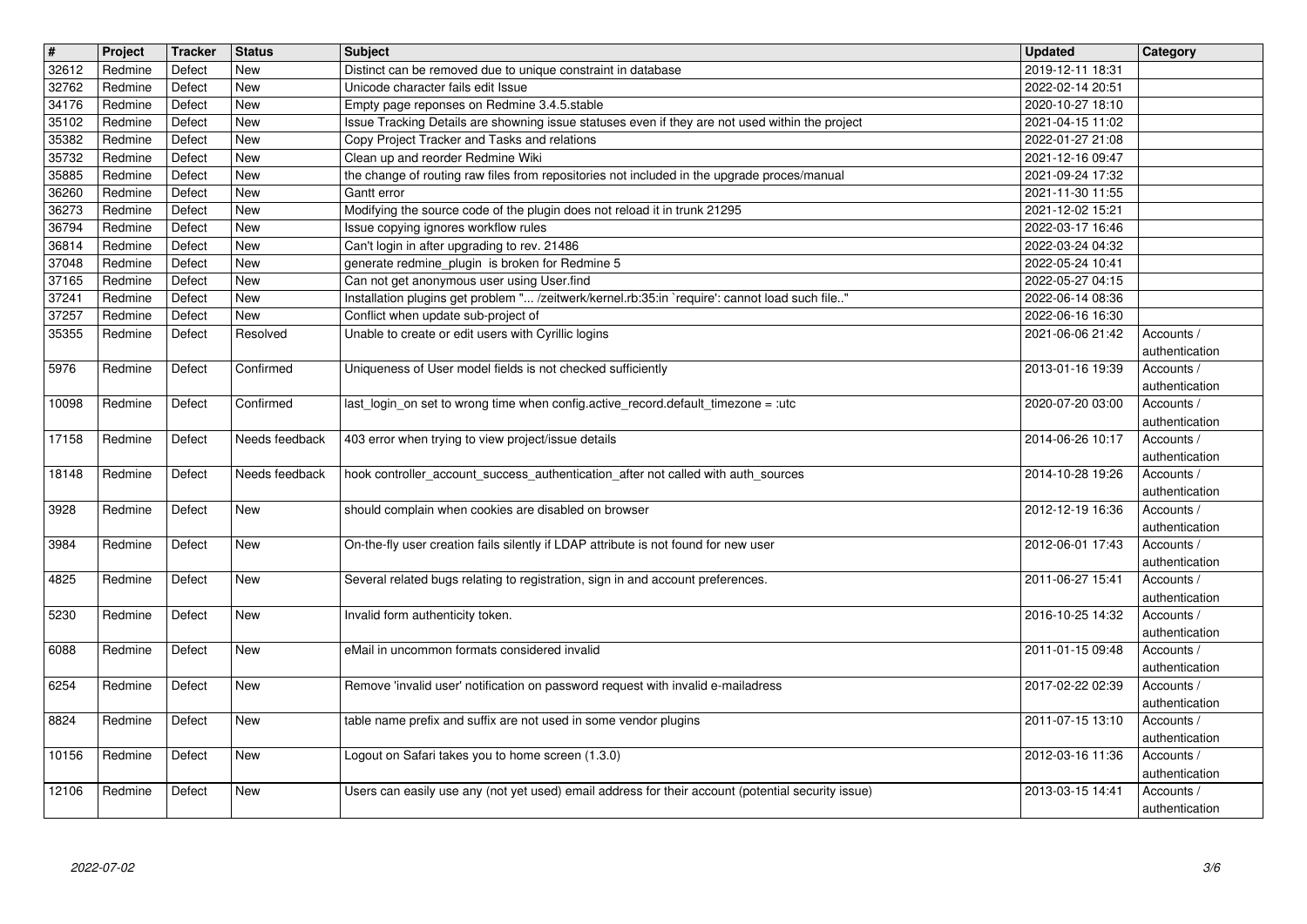| $\vert$ #      | Project            | <b>Tracker</b>   | <b>Status</b>                    | <b>Subject</b>                                                                                                                                               | Updated                              | Category                         |
|----------------|--------------------|------------------|----------------------------------|--------------------------------------------------------------------------------------------------------------------------------------------------------------|--------------------------------------|----------------------------------|
| 14690          | Redmine            | Defect           | New                              | Redmine Ldap Auth Error                                                                                                                                      | 2013-08-15 03:11                     | Accounts /                       |
| 14976          | Redmine            | Defect           | New                              | authentication required configurable                                                                                                                         | 2014-01-20 16:07                     | authentication<br>Accounts /     |
|                |                    |                  |                                  |                                                                                                                                                              |                                      | authentication                   |
| 20648          | Redmine            | Defect           | New                              | Users' "Last connection" is not updated correctly.                                                                                                           | 2016-06-15 14:32                     | Accounts /                       |
|                |                    |                  |                                  | Generated password not shown if Send Account Information To User is unchecked                                                                                |                                      | authentication                   |
| 22016          | Redmine            | Defect           | New                              |                                                                                                                                                              | 2016-02-11 19:39                     | Accounts /<br>authentication     |
| 24906          | Redmine            | Defect           | New                              | Session expiration not visible when editing issues                                                                                                           | 2017-01-23 11:35                     | Accounts /                       |
| 28188          | Redmine            | Defect           | New                              | No Access-Control-Allow-Origin                                                                                                                               | 2018-03-05 20:09                     | authentication<br>Accounts /     |
|                |                    |                  |                                  |                                                                                                                                                              |                                      | authentication                   |
| 28558          | Redmine            | Defect           | New                              | OpenLDAP                                                                                                                                                     | 2018-09-13 15:36                     | Accounts /<br>authentication     |
| 28878          | Redmine            | Defect           | New                              | Email does not support Russian-language domains.                                                                                                             | 2018-12-05 11:58                     | Accounts /                       |
| 29920          | Redmine            | Defect           | New                              | Email has already been taken/Login has already been taken                                                                                                    | 2018-11-26 10:55                     | authentication<br>Accounts /     |
|                |                    |                  |                                  |                                                                                                                                                              |                                      | authentication                   |
| 29980          | Redmine            | Defect           | New                              | Option "disalow registration" not work if Idap is used and Idap-account information entered into login                                                       | 2018-11-15 16:00                     | Accounts /                       |
| 32972          | Redmine            | Defect           | New                              | UTF8 Symbols as Usernames get Truncated                                                                                                                      | 2022-02-02 21:16                     | authentication<br>Accounts /     |
|                |                    |                  |                                  |                                                                                                                                                              |                                      | authentication                   |
| 36969          | Redmine            | Defect           | New                              | EmailAddress regex matches invalid email addresses                                                                                                           | 2022-05-05 09:08                     | Accounts /<br>authentication     |
| 6082           | Redmine            | Defect           | Confirmed                        | acts_as_event email key                                                                                                                                      | 2021-03-05 06:44                     | Activity view                    |
| 31152          | Redmine            | Defect           | Needs feedback                   | F5 (refresh) doesn't bring me to the same page, but bring me in another page                                                                                 | 2019-04-08 08:41                     | Activity view                    |
| 11122<br>15812 | Redmine<br>Redmine | Defect<br>Defect | New<br>New                       | In the Activity previous page navigation is enabled for first page also.<br>Default Gravatar image setting ignored in activity feed with user_id parameter   | 2017-10-15 05:50<br>2014-01-07 05:07 | Activity view<br>Activity view   |
| 23660          | Redmine            | Defect           | <b>New</b>                       | Email notification on description change without activity view entry                                                                                         | 2016-08-25 09:36                     | <b>Activity view</b>             |
| 26321          | Redmine            | Defect           | <b>New</b>                       | Activity view should not show raw text                                                                                                                       | 2017-07-03 10:52                     | Activity view                    |
| 34820<br>35168 | Redmine<br>Redmine | Defect<br>Defect | <b>New</b><br>New                | Associated Revisions not shown up on Activity Page<br>Activity tab not showing recent data                                                                   | 2021-03-01 13:38<br>2021-09-17 14:48 | Activity view<br>Activity view   |
| 30851          | Redmine            | Defect           | Reopened                         | Redmine 4.0.1 Internnal error 500 on accessing the settings page                                                                                             | 2019-06-25 23:52                     | Administration                   |
| 11481          | Redmine            | Defect           | Needs feedback                   | Copying Projects (with Tickets) not working                                                                                                                  | 2017-02-22 21:42                     | Administration                   |
| 15951<br>21231 | Redmine<br>Redmine | Defect<br>Defect | Needs feedback<br>Needs feedback | Error when deleting project<br>Workflow setup issues                                                                                                         | 2014-03-07 21:55<br>2015-12-13 08:24 | Administration<br>Administration |
| 36996          | Redmine            | Defect           | Needs feedback                   | a choice is missing from the list for "notification by email"                                                                                                | 2022-04-25 11:28                     | Administration                   |
| 5826           | Redmine            | Defect           | New                              | Issue copying projects                                                                                                                                       | 2010-07-27 09:23                     | Administration                   |
| 8913<br>16661  | Redmine<br>Redmine | Defect<br>Defect | New<br>New                       | Bug after deleting a project<br>Different users sharing same role have rights in projects in which user is not a member                                      | 2011-08-04 22:31<br>2014-04-30 11:31 | Administration<br>Administration |
| 17125          | Redmine            | Defect           | New                              | workflow's status-transitions' header-column & header-row pan & scroll out of view when numerous issue-statuses                                              | 2014-06-07 21:16                     | Administration                   |
| 17555<br>31407 | Redmine<br>Redmine | Defect<br>Defect | New<br>New                       | Mandatory condition for 'Category' & 'Assignee' is not working according to workflow defined<br>relative_url_root does not correctly set the menu_items href | 2019-12-10 10:54<br>2019-05-20 19:52 | Administration<br>Administration |
|                |                    |                  |                                  |                                                                                                                                                              |                                      |                                  |
|                |                    |                  |                                  |                                                                                                                                                              |                                      |                                  |
|                |                    |                  |                                  |                                                                                                                                                              |                                      |                                  |
|                |                    |                  |                                  |                                                                                                                                                              |                                      |                                  |
|                |                    |                  |                                  |                                                                                                                                                              |                                      |                                  |
|                |                    |                  |                                  |                                                                                                                                                              |                                      |                                  |
|                |                    |                  |                                  |                                                                                                                                                              |                                      |                                  |
|                |                    |                  |                                  |                                                                                                                                                              |                                      |                                  |
|                |                    |                  |                                  |                                                                                                                                                              |                                      |                                  |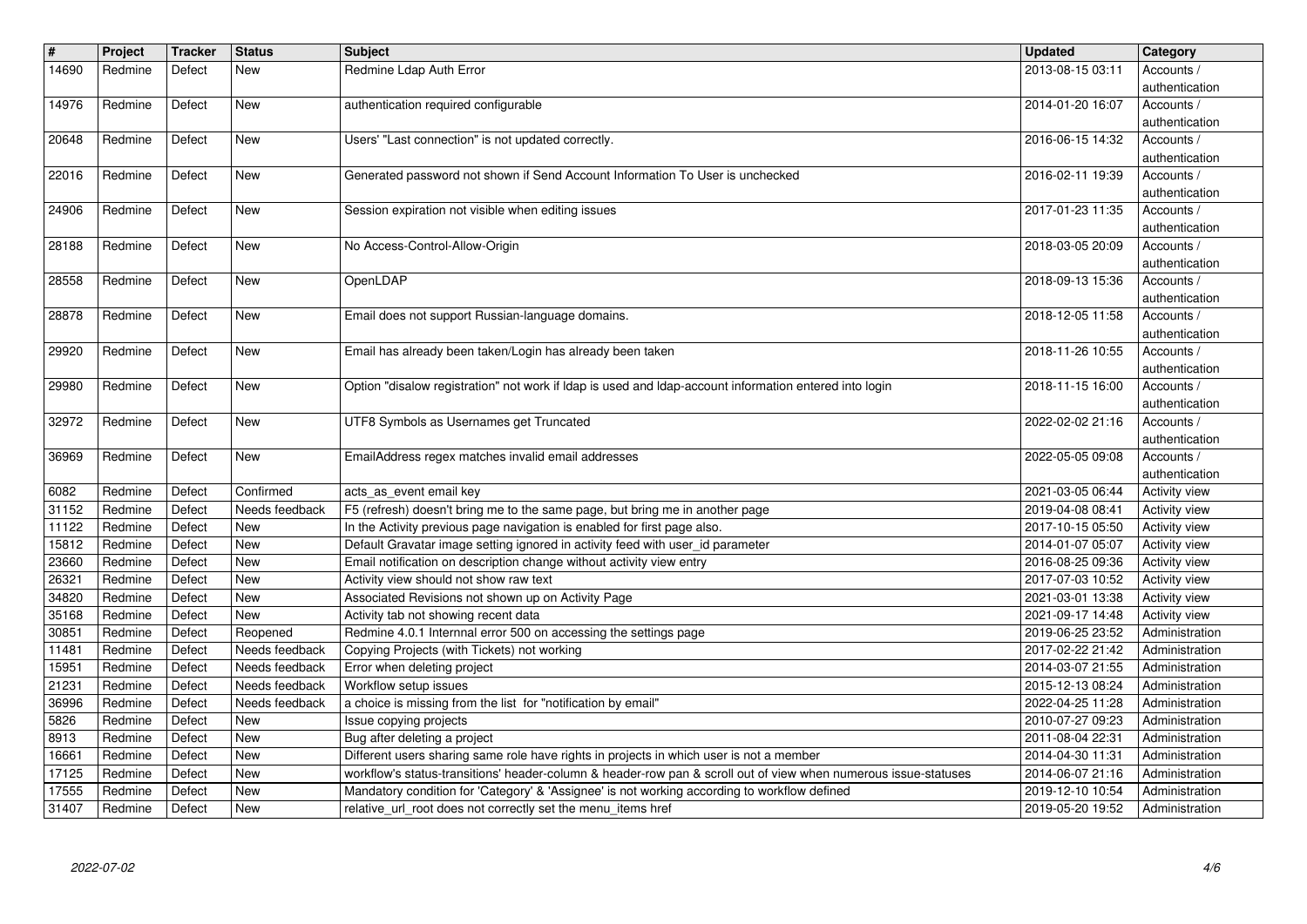| $\sqrt{t}$     | Project            | Tracker          | <b>Status</b>           | Subject                                                                                                                                                                                                      | <b>Updated</b>                       | Category                         |
|----------------|--------------------|------------------|-------------------------|--------------------------------------------------------------------------------------------------------------------------------------------------------------------------------------------------------------|--------------------------------------|----------------------------------|
| 31512<br>32149 | Redmine<br>Redmine | Defect<br>Defect | New<br>New              | valid Idap auth_source item _has_ to be id 1<br>Project copy failed to copy Issues if Category is set to required: Project#copy_issues: issue #xxx could not be copied:                                      | 2019-06-04 15:54<br>2019-09-26 14:12 | Administration<br>Administration |
|                |                    |                  |                         | ["Category cannot be blank"]                                                                                                                                                                                 |                                      |                                  |
| 32154          | Redmine            | Defect           | New                     | Value of custom fields will not be copied when copy project with issues included                                                                                                                             | 2019-09-26 17:29                     | Administration                   |
| 33626          | Redmine            | Defect           | New                     | Keep issue status when processing commit messages                                                                                                                                                            | 2020-06-18 11:39                     | Administration                   |
| 34896<br>35582 | Redmine            | Defect<br>Defect | New<br>New              | PDF thumbnails are not displayed even though "ImageMagick PDF support available (optional)" is checked<br>Error: Template::Error (Tried to load unspecified class: ActiveSupport::HashWithIndifferentAccess) | 2021-05-06 01:42                     | Administration                   |
| 37164          | Redmine<br>Redmine | Defect           | New                     | Copying a role does not copy custom field visibility                                                                                                                                                         | 2022-02-13 10:04<br>2022-05-26 23:21 | Administration<br>Administration |
| 37366          | Redmine            | Defect           | New                     | Redmine Docker - Easy deploy upgrade, administer                                                                                                                                                             | 2022-06-28 13:34                     | Administration                   |
| 10023          | Redmine            | Defect           | Resolved                | Filename of attachments                                                                                                                                                                                      | 2019-09-26 17:54                     | Attachments                      |
| 31968<br>30125 | Redmine<br>Redmine | Defect<br>Defect | Resolved<br>Confirmed   | MIME Content Type is not properly handled while attaching the files<br>Can't be distinguished when deleting multiple attachments with the same file name in one action.                                      | 2019-08-28 14:41<br>2021-03-26 06:58 | Attachments<br>Attachments       |
| 30176          | Redmine            | Defect           | Confirmed               | Anonymous users cannot upload attachment if added to project member                                                                                                                                          | 2018-12-16 20:12                     | Attachments                      |
| 6089           | Redmine            | Defect           | <b>New</b>              | Large uploads fails with Firefox                                                                                                                                                                             | 2014-08-08 20:22                     | Attachments                      |
| 9425           | Redmine            | Defect           | New                     | Attachment links fail when the file names contain the syntax pattern "_-_"                                                                                                                                   | 2011-11-11 19:18                     | Attachments                      |
| 10182<br>13554 | Redmine<br>Redmine | Defect<br>Defect | <b>New</b><br>New       | <b>UTF and Attachments</b><br>url for thubms attachments ignores :only_path                                                                                                                                  | 2014-08-15 00:44<br>2021-06-29 11:24 | Attachments<br>Attachments       |
| 14709          | Redmine            | Defect           | New                     | Attachment filesize is displayed to 3 decimal places                                                                                                                                                         | 2014-09-06 17:35                     | Attachments                      |
| 14953          | Redmine            | Defect           | New                     | Intermittent AJAX Atttachement Upload Failure in Firefox                                                                                                                                                     | 2014-08-08 19:53                     | Attachments                      |
| 15694          | Redmine            | Defect           | New                     | Error while uploading attachments                                                                                                                                                                            | 2014-02-24 13:52                     | Attachments                      |
| 19811<br>26296 | Redmine<br>Redmine | Defect<br>Defect | New<br>New              | Attachment back_url in login<br>GET /attachments/download/:id/:filename should deny access                                                                                                                   | 2015-06-10 07:05<br>2017-06-28 14:49 | Attachments<br>Attachments       |
| 31815          | Redmine            | Defect           | New                     | After edition document's attachment redirecting to home page                                                                                                                                                 | 2019-10-06 11:33                     | Attachments                      |
| 31936          | Redmine            | Defect           | New                     | Cannot download issue-attachments that contains one or more "+" (Plus Sign) characters                                                                                                                       | 2019-08-22 14:43                     | Attachments                      |
| 33023          | Redmine            | Defect           | New                     | Warning occurs when displaying a few exceptional PDF thumbnail                                                                                                                                               | 2020-06-15 06:30                     | Attachments                      |
| 33673          | Redmine            | Defect           | Confirmed<br><b>New</b> | Calendar View / The right side of the tooltip is cut off                                                                                                                                                     | 2020-06-27 02:36                     | Calendar                         |
| 17293<br>5475  | Redmine<br>Redmine | Defect<br>Defect | Confirmed               | Custom query don't filter target versions in calendar<br>Non conformances with W3C xhtml transitional standards                                                                                              | 2014-06-25 10:14<br>2013-11-14 09:44 | Calendar<br>Code                 |
|                |                    |                  |                         |                                                                                                                                                                                                              |                                      | cleanup/refactoring              |
| 8746           | Redmine            | Defect           | <b>New</b>              | RCOV configuration for redmine plugin and not showing rcov coverage of redmine_plugin patch files                                                                                                            | 2011-08-31 08:26                     | Code                             |
|                |                    |                  |                         |                                                                                                                                                                                                              |                                      | cleanup/refactoring              |
| 28304          | Redmine            | Defect           | New                     | Move tests related to textile syntax to dedicated TextileFormatterTest class                                                                                                                                 | 2018-03-07 09:24                     | Code<br>cleanup/refactoring      |
| 28309          | Redmine            | Defect           | New                     | Error when query filter model inherited from other class which inherited from Query                                                                                                                          | 2018-03-08 12:55                     | Code                             |
|                |                    |                  |                         |                                                                                                                                                                                                              |                                      | cleanup/refactoring              |
| 31507          | Redmine            | Defect           | New                     | Test fails if trailing whitespaces are removed                                                                                                                                                               | 2019-06-07 14:02                     | Code                             |
|                |                    |                  |                         |                                                                                                                                                                                                              |                                      | cleanup/refactoring              |
| 33181          | Redmine            | Defect           | New                     | IssuesSystemTest#test_index_as_csv_should_reflect_sort fails                                                                                                                                                 | 2020-09-25 03:19                     | Code<br>cleanup/refactoring      |
| 10495          | Redmine            | Defect           | New                     | Wrong links in plugin "Simple CI"                                                                                                                                                                            | 2012-03-20 11:16                     | Core Plugins                     |
| 13118          | Redmine            | Defect           | Reopened                | a_issue.project.issue_custom_fields don't work always correct                                                                                                                                                | 2013-02-14 12:54                     | Custom fields                    |
| 13995<br>12146 | Redmine<br>Redmine | Defect<br>Defect | Resolved<br>Confirmed   | Custom Field (User) - Changes were not correct journalized<br>Required (list-, user- or version) custom field "fixed version" with Multiple values allows nil value during status transition                 | 2016-10-14 09:01<br>2016-04-04 18:14 | Custom fields<br>Custom fields   |
|                |                    |                  |                         |                                                                                                                                                                                                              |                                      |                                  |
|                | 2022-07-02         |                  |                         |                                                                                                                                                                                                              |                                      |                                  |
|                |                    |                  |                         |                                                                                                                                                                                                              |                                      |                                  |
|                |                    |                  |                         |                                                                                                                                                                                                              |                                      |                                  |
|                |                    |                  |                         |                                                                                                                                                                                                              |                                      |                                  |
|                |                    |                  |                         |                                                                                                                                                                                                              |                                      |                                  |
|                |                    |                  |                         |                                                                                                                                                                                                              |                                      |                                  |
|                |                    |                  |                         |                                                                                                                                                                                                              |                                      |                                  |
|                |                    |                  |                         |                                                                                                                                                                                                              |                                      |                                  |
|                |                    |                  |                         |                                                                                                                                                                                                              |                                      |                                  |
|                |                    |                  |                         |                                                                                                                                                                                                              |                                      |                                  |
|                |                    |                  |                         |                                                                                                                                                                                                              |                                      |                                  |
|                |                    |                  |                         |                                                                                                                                                                                                              |                                      |                                  |
|                |                    |                  |                         |                                                                                                                                                                                                              |                                      |                                  |
|                |                    |                  |                         |                                                                                                                                                                                                              |                                      |                                  |
|                |                    |                  |                         |                                                                                                                                                                                                              |                                      |                                  |
|                |                    |                  |                         |                                                                                                                                                                                                              |                                      |                                  |
|                |                    |                  |                         |                                                                                                                                                                                                              |                                      |                                  |
|                |                    |                  |                         |                                                                                                                                                                                                              |                                      |                                  |
|                |                    |                  |                         |                                                                                                                                                                                                              |                                      |                                  |
|                |                    |                  |                         |                                                                                                                                                                                                              |                                      |                                  |
|                |                    |                  |                         |                                                                                                                                                                                                              |                                      |                                  |
|                |                    |                  |                         |                                                                                                                                                                                                              |                                      |                                  |
|                |                    |                  |                         |                                                                                                                                                                                                              |                                      |                                  |
|                |                    |                  |                         |                                                                                                                                                                                                              |                                      |                                  |
|                |                    |                  |                         |                                                                                                                                                                                                              |                                      |                                  |
|                |                    |                  |                         |                                                                                                                                                                                                              |                                      |                                  |
|                |                    |                  |                         |                                                                                                                                                                                                              |                                      |                                  |
|                |                    |                  |                         |                                                                                                                                                                                                              |                                      |                                  |
|                |                    |                  |                         |                                                                                                                                                                                                              |                                      |                                  |
|                |                    |                  |                         |                                                                                                                                                                                                              |                                      |                                  |
|                |                    |                  |                         |                                                                                                                                                                                                              |                                      |                                  |
|                |                    |                  |                         |                                                                                                                                                                                                              |                                      |                                  |
|                |                    |                  |                         |                                                                                                                                                                                                              |                                      |                                  |
|                |                    |                  |                         |                                                                                                                                                                                                              |                                      |                                  |
|                |                    |                  |                         |                                                                                                                                                                                                              |                                      |                                  |
|                |                    |                  |                         |                                                                                                                                                                                                              |                                      |                                  |
|                |                    |                  |                         |                                                                                                                                                                                                              |                                      |                                  |
|                |                    |                  |                         |                                                                                                                                                                                                              |                                      |                                  |
|                |                    |                  |                         |                                                                                                                                                                                                              |                                      |                                  |
|                |                    |                  |                         |                                                                                                                                                                                                              |                                      |                                  |
|                |                    |                  |                         |                                                                                                                                                                                                              |                                      |                                  |
|                |                    |                  |                         |                                                                                                                                                                                                              |                                      |                                  |
|                |                    |                  |                         |                                                                                                                                                                                                              |                                      |                                  |